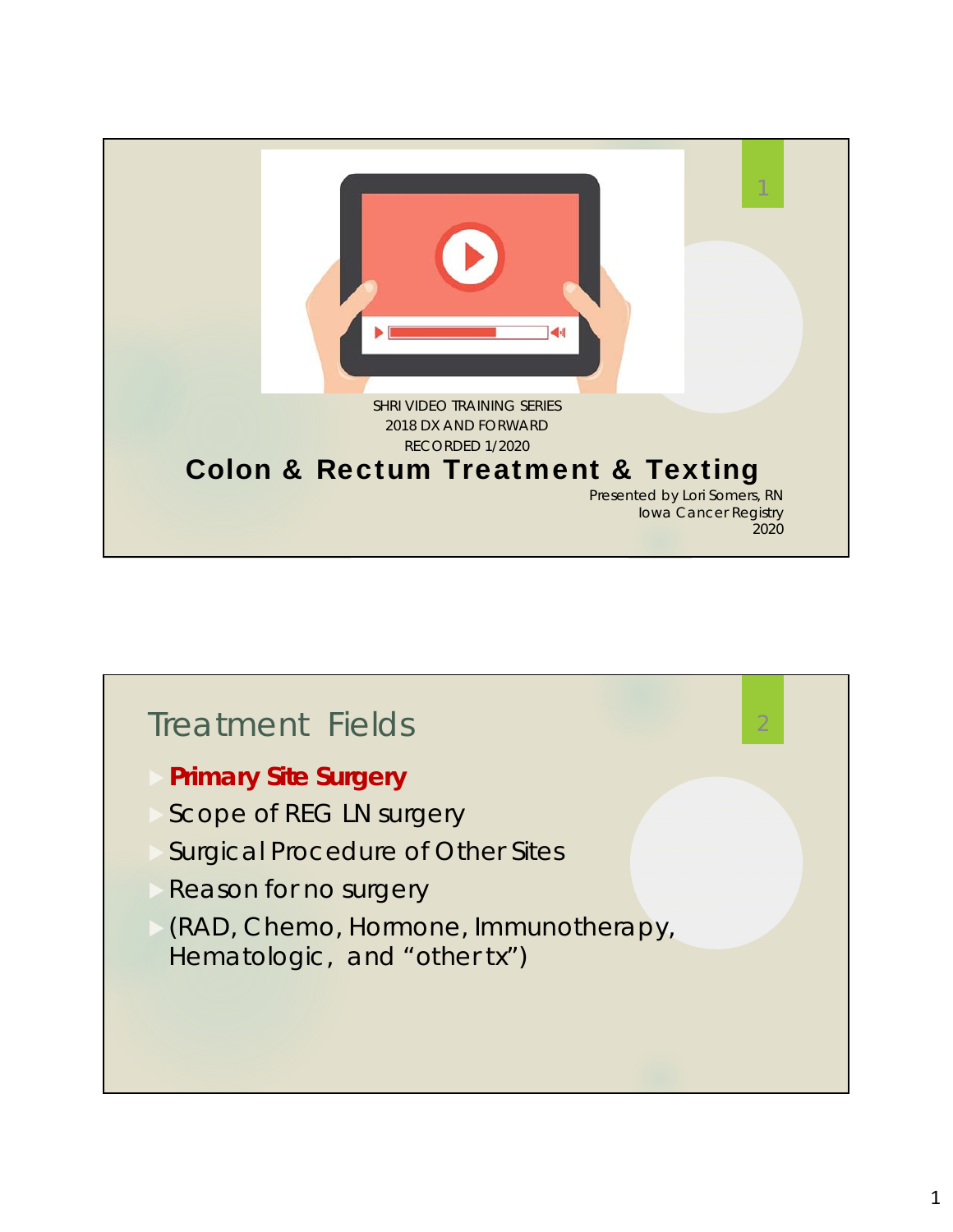| <b>Surgery</b> |  |
|----------------|--|
|----------------|--|

Most common form of treatment for colorectal cancer

3

For cancers that have not spread, treatment is likely curative

SEER Appendix C: Site Specific Surgery Codes

| <b>SEER: Appendix C</b><br>$\overline{A}$                                                         |           |
|---------------------------------------------------------------------------------------------------|-----------|
| Small Intestine                                                                                   | +         |
| Colon                                                                                             | $\,{}^+$  |
| Rectosigmoid, Rectum                                                                              | $\,{}^+$  |
| Anus                                                                                              | $\ddot{}$ |
| https://seer.cancer.gov/archive/manuals/2015/appendixc.html?&url=/manuals/201<br>5/appendixc.html |           |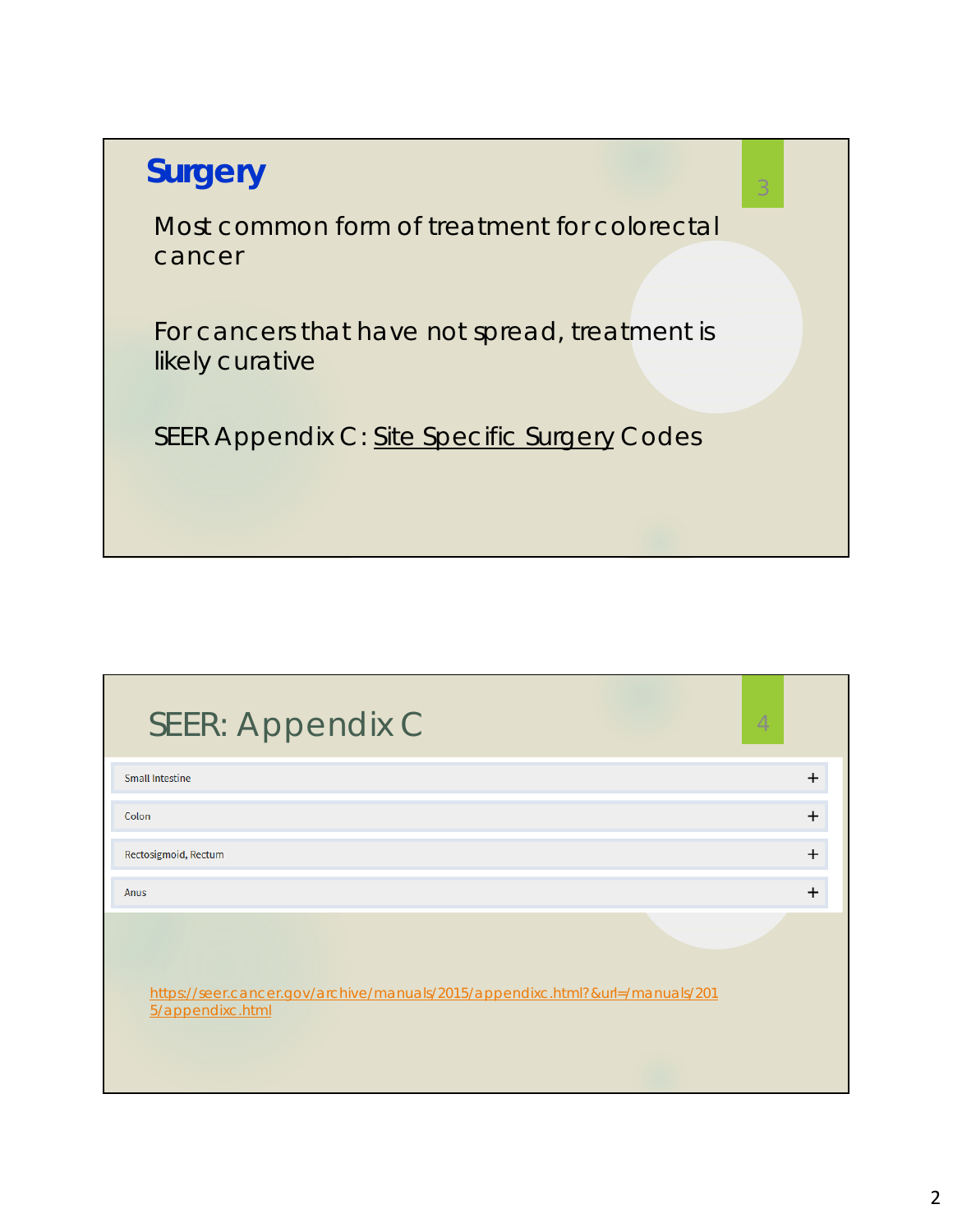

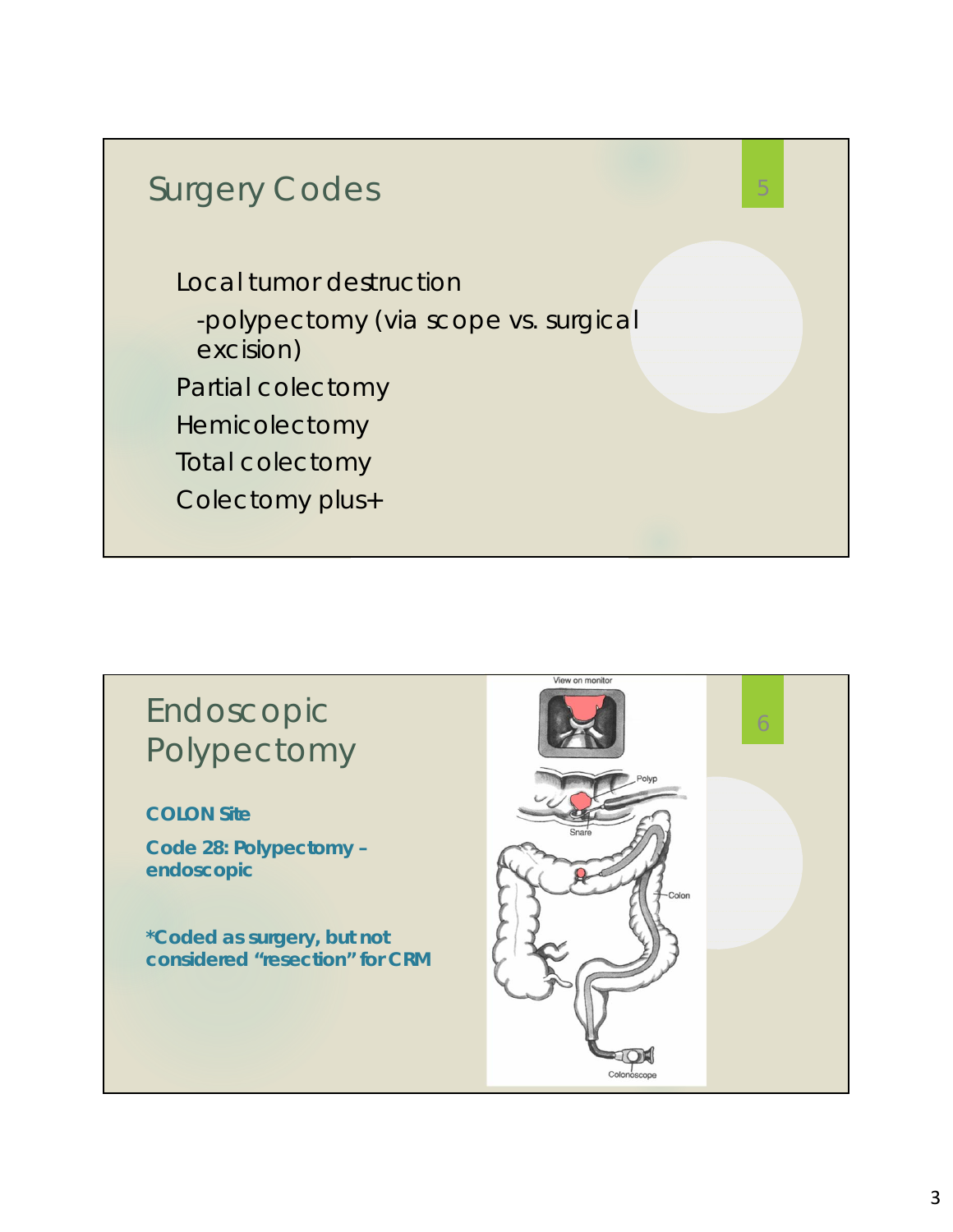

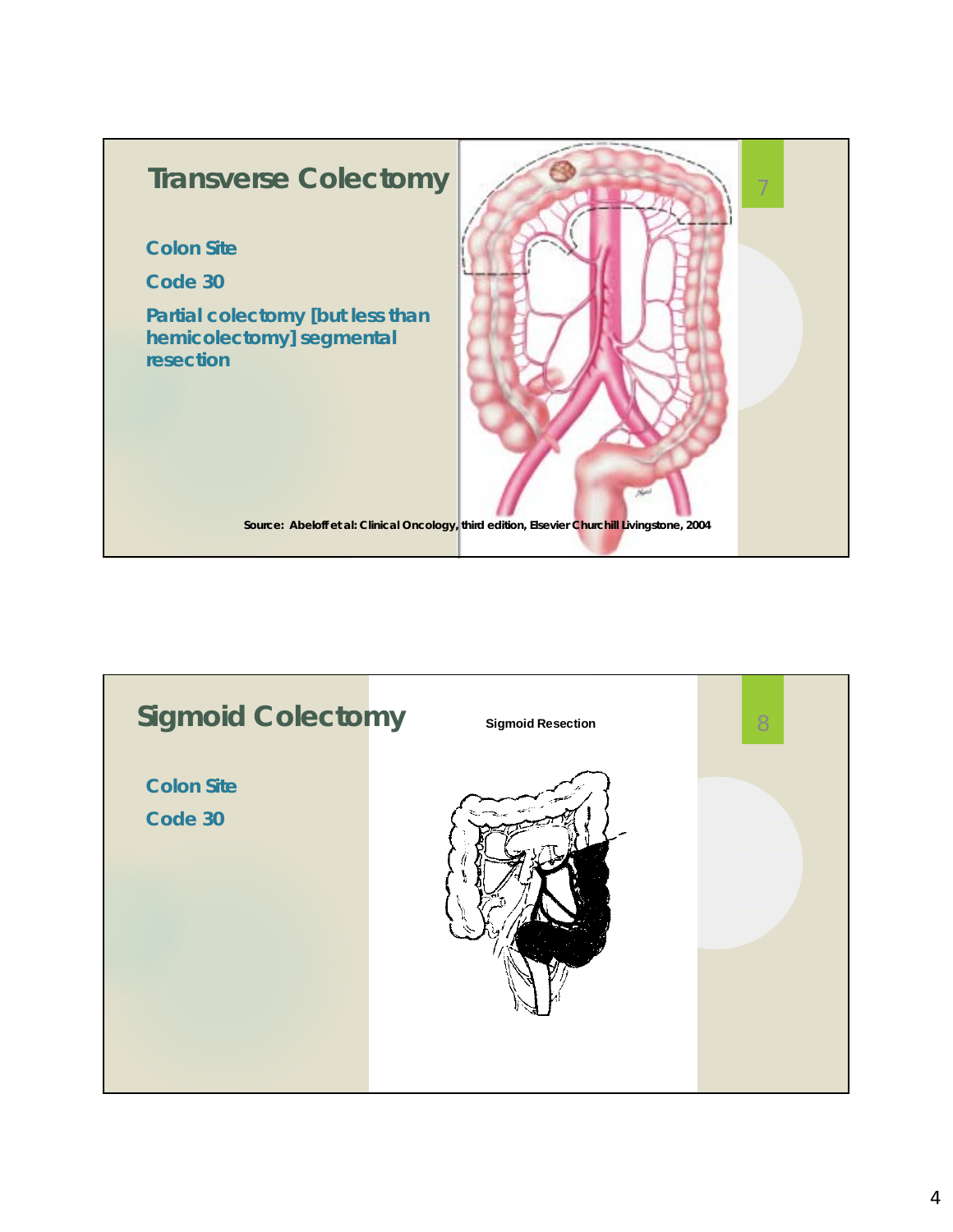### **Right Hemicolectomy**

#### **Colon Site**

**Code 40** 

**Subtotal colectomy/ hemicolectomy (total right or left colon and portion of transverse colon)**

**\*\*Very common procedure. Part of transverse colon should be mentioned in operative report.**



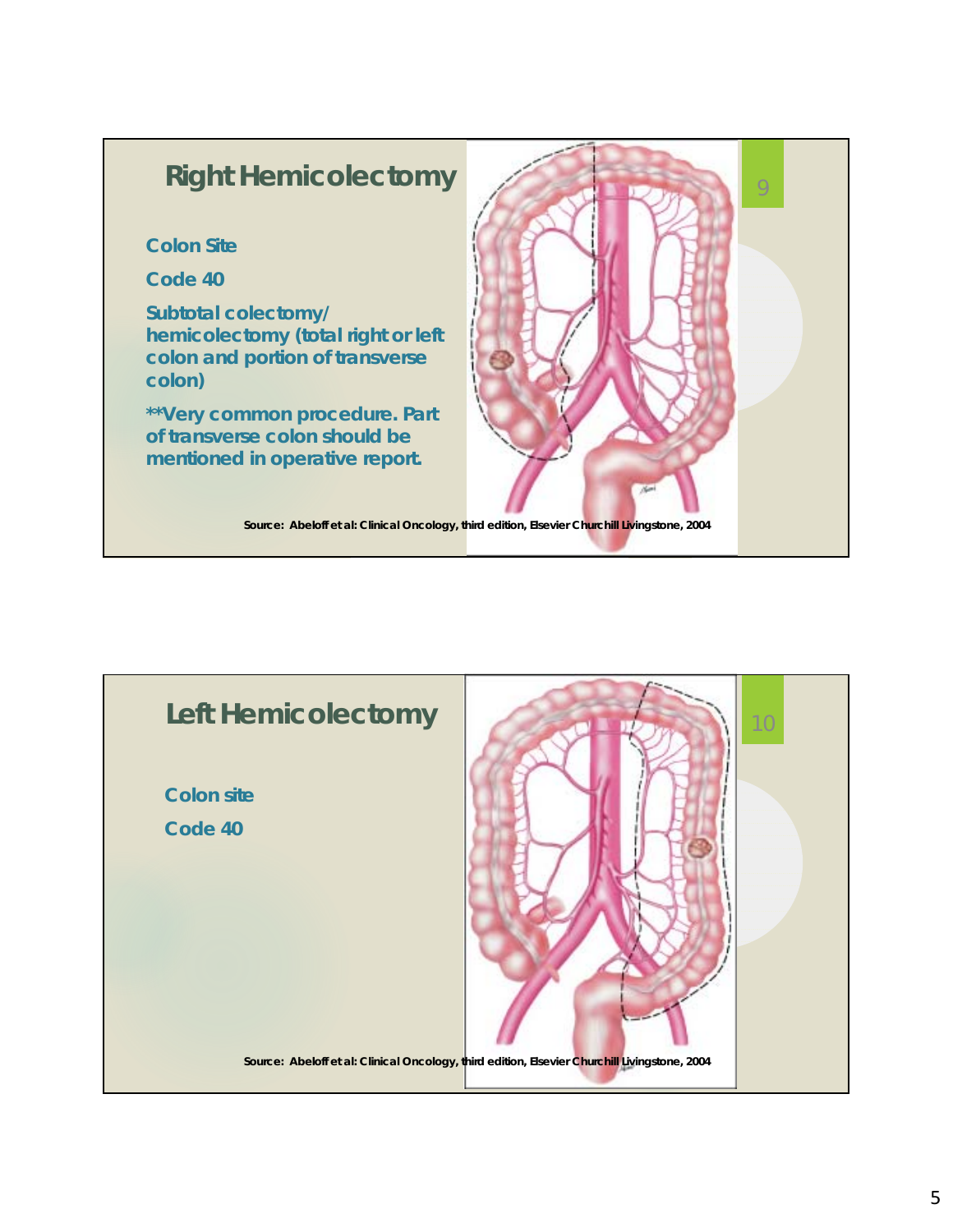

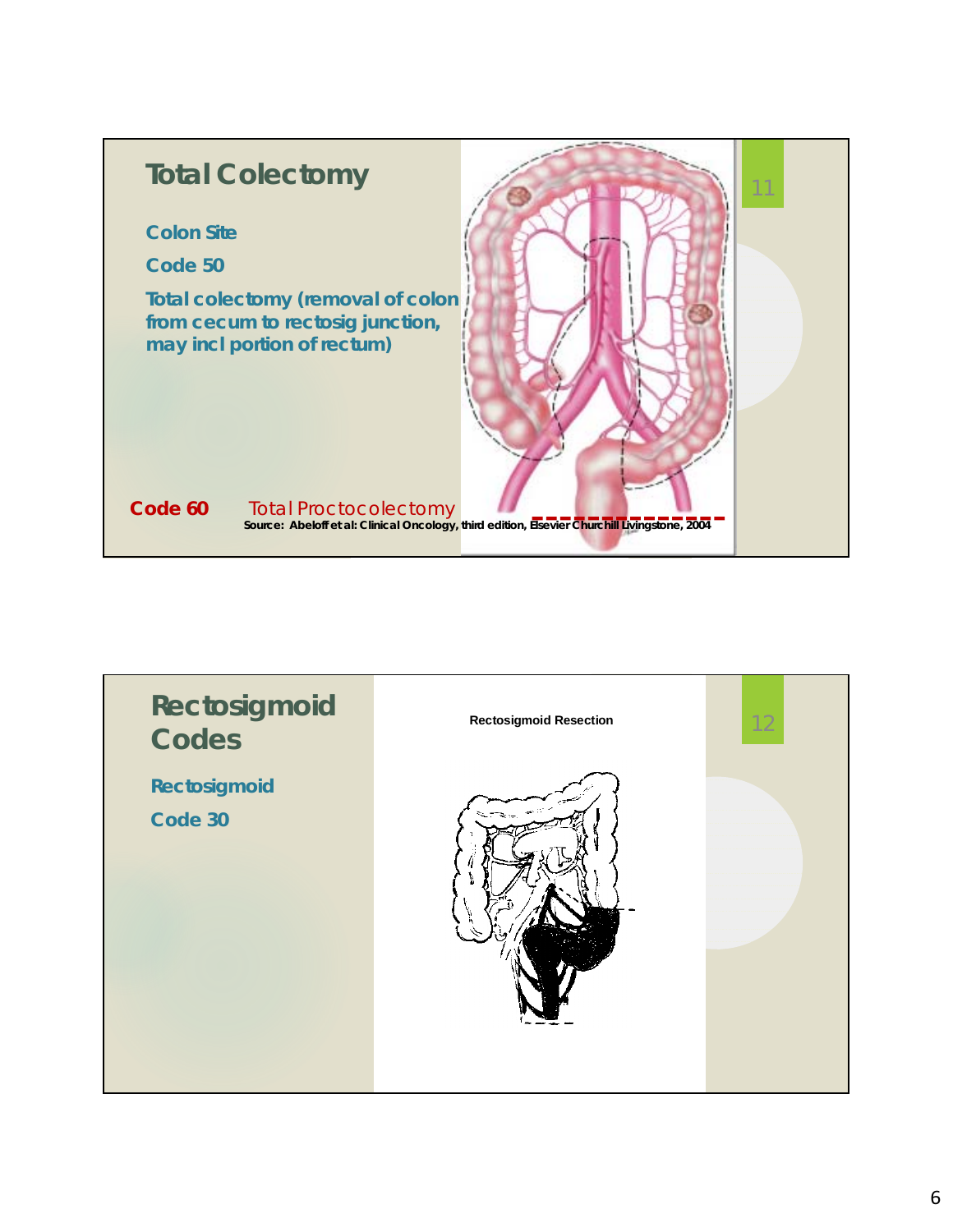# Additional Surgery Fields

- Primary Site Surgery
- **Surgical Margins of Pri Site**
- *Scope of REG LN surgery*
- Surgical Procedure of Other Sites
- Reason for no surgery
- (Radiation, Chemo, Hormone, Immuno, Hematologic, "other tx")

## Surgical Margins

| Code | <b>Description</b>         |
|------|----------------------------|
|      | No residual tumor          |
| 1    | Residual tumor, NOS        |
| 2    | Microscopic residual tumor |
| 3    | Macroscopic residual tumor |
| 7    | Margins not evaluable      |
| 8    | No primary site surgery    |
| ٥    | Unknown or not applicable  |

 Describes final status of surgical margins after resection

13

14

 Quality measure for path reports, used for staging and may be prognostic factor in recurrence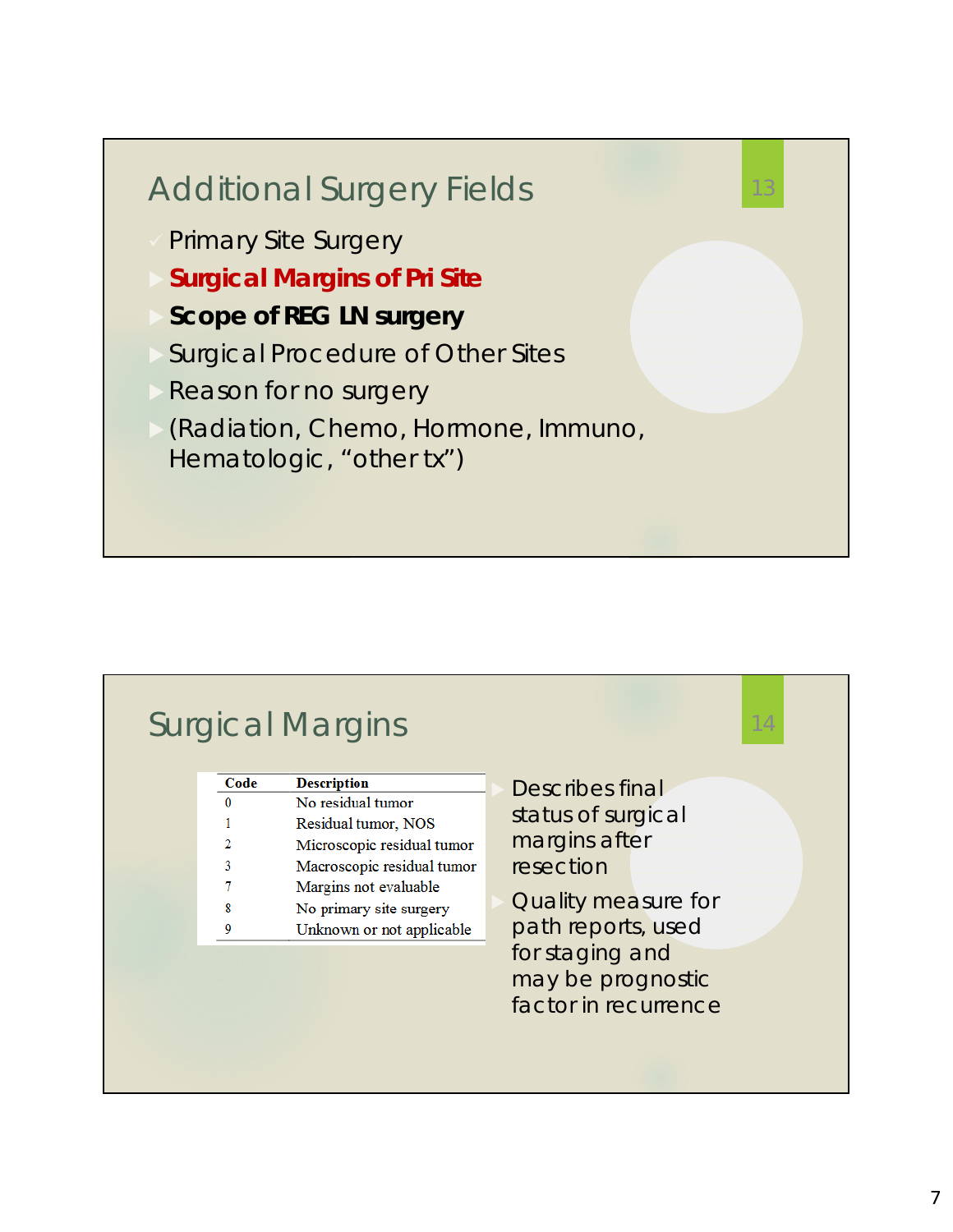

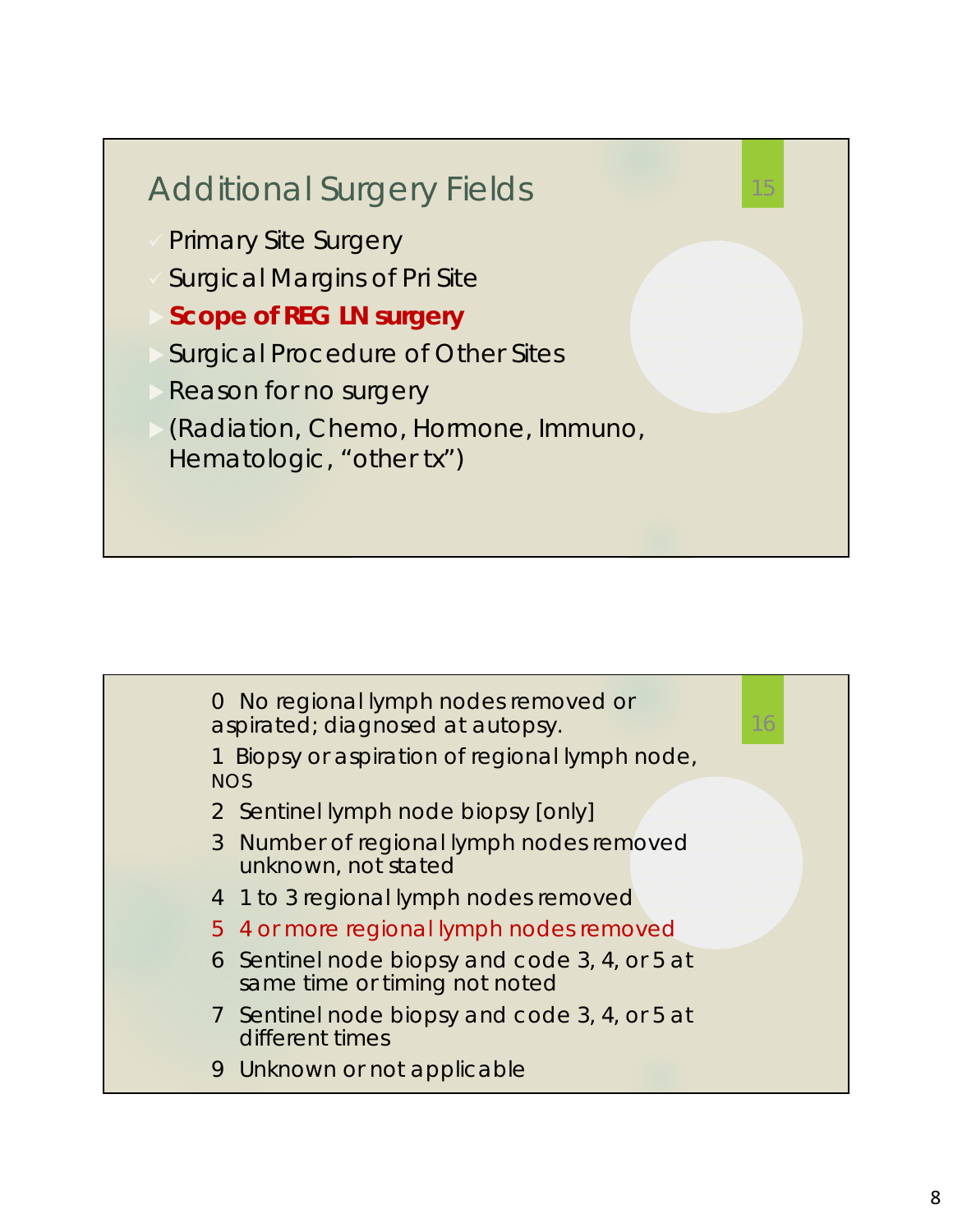# Additional Surgery Fields

- Primary Site Surgery
- Surgical Margins of Pri Site
- Scope of REG LN surgery
- *Surgical Procedure of Other Sites*
- Reason for no surgery
- (Radiation, Chemo, Hormone, Immuno, Hematologic, "other tx")

# **Surgery Other**

| <b>Description</b>                                      |  |
|---------------------------------------------------------|--|
| None; diagnosed at autopsy                              |  |
| Non-primary surgical procedure performed                |  |
| Non-primary surgical procedure to other regional sites  |  |
| Non-primary surgical procedure to distant lymph node(s) |  |
| Non-primary surgical procedure to distant site          |  |
| Combination of codes 2, 3, or 4                         |  |
|                                                         |  |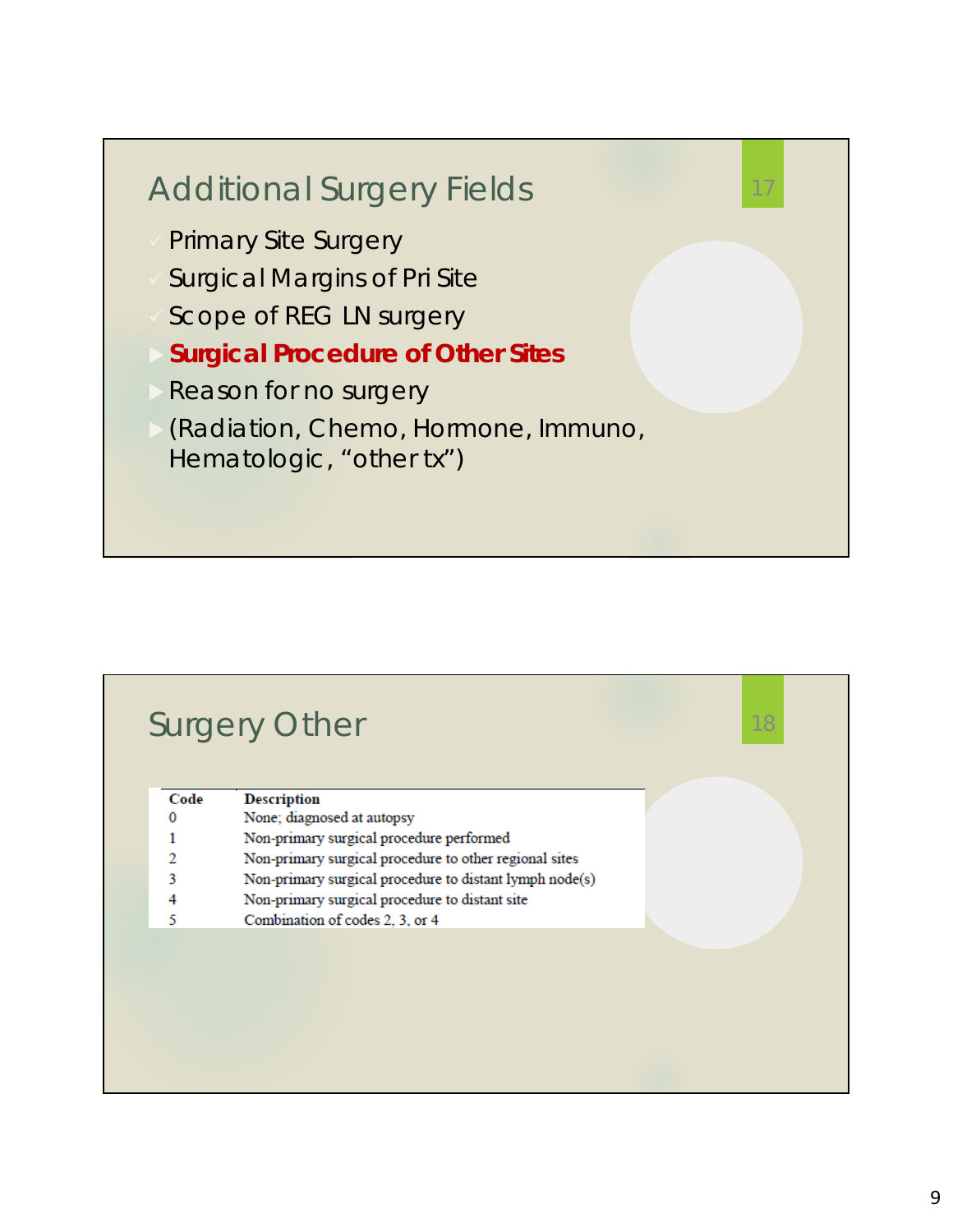# Additional Surgery Fields

- Primary Site Surgery
- Surgical Margins of Pri Site
- Scope of REG LN surgery
- Surgical Procedure of Other Sites
- *Reason for no surgery*
- (Radiation, Chemo, Hormone, Immuno, Hematologic, "other tx")

## Reason No Surgery

| Code | <b>Description</b>                                                                                                                                                                                                                       |
|------|------------------------------------------------------------------------------------------------------------------------------------------------------------------------------------------------------------------------------------------|
| 0    | Surgery of the primary site was performed                                                                                                                                                                                                |
| 1    | Surgery of the primary site was not performed because it was not part of the planned first-course<br>treatment                                                                                                                           |
| 2    | Surgery of the primary site was not recommended/performed because it was contraindicated due<br>to patient risk factors (comorbid conditions, advanced age, etc.)                                                                        |
| 5    | Surgery of the primary site was not performed because the patient died prior to planned or<br>recommended surgery                                                                                                                        |
| 6    | Surgery of the primary site was not performed; it was recommended by the patient's physician,<br>but was not performed as part of the first course of therapy. No reason was noted in the patient's<br>record.                           |
| 7    | Surgery of the primary site was not performed; it was recommended by the patient's physician,<br>but was refused by the patient, the patient's family member, or the patient's guardian. The<br>refusal was noted in the patient record. |
| 8    | Surgery of the primary site was recommended, but it is unknown if it was performed. Further<br>follow up is recommended.                                                                                                                 |
| 9    | It is unknown if surgery of the primary site was recommended or performed; autopsy only cases                                                                                                                                            |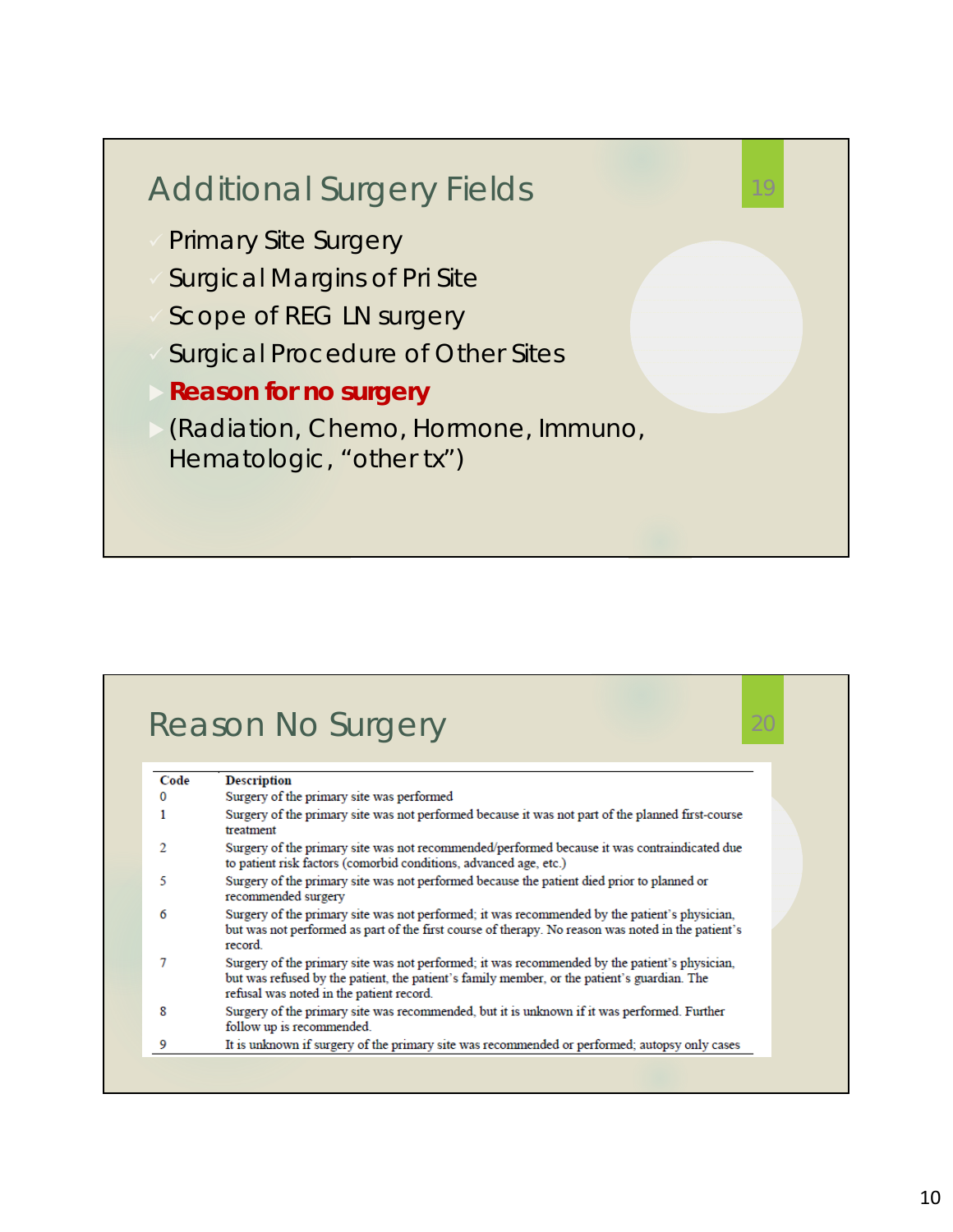# **Treatment**

- Radiation
- **Chemotherapy**
- Hormone
- Immunotherapy
- Hematologic, "other tx"

### **Radiation Therapy**

Used mostly for Rectal cancer (where there is less surrounding organs to be effected by XRT)

#### **Pre OP (neoadjuvant)**

(used to reduce tumor to make inoperable cancer become possible candidate for surgery)

### **Post op** (adjuvant)

(used for cases where LNs are involved, or surgical margins+)

21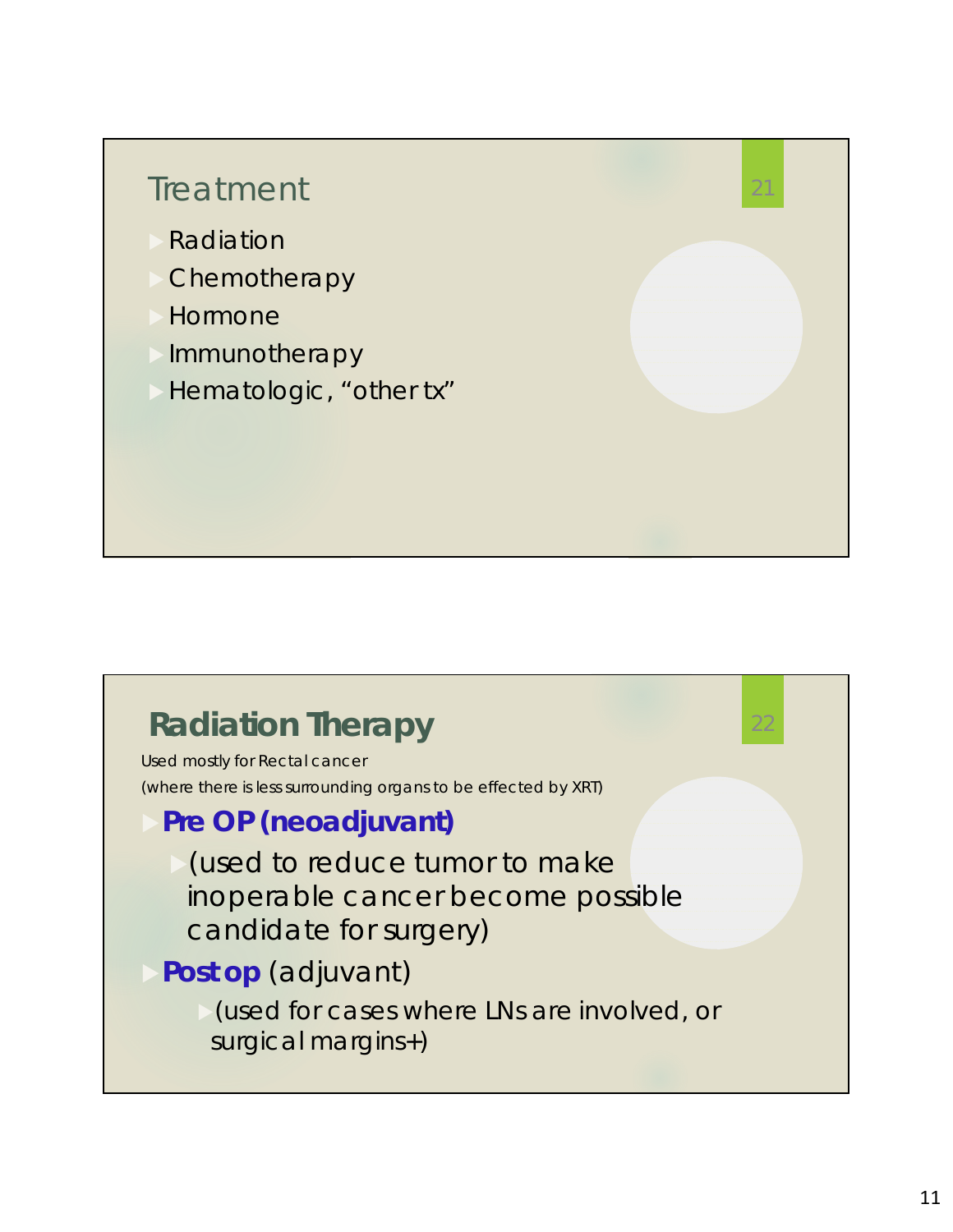



Radiation Treatment Modality

- External beam
- Brachytherapy
- Radioisotope
- Combination of modalities

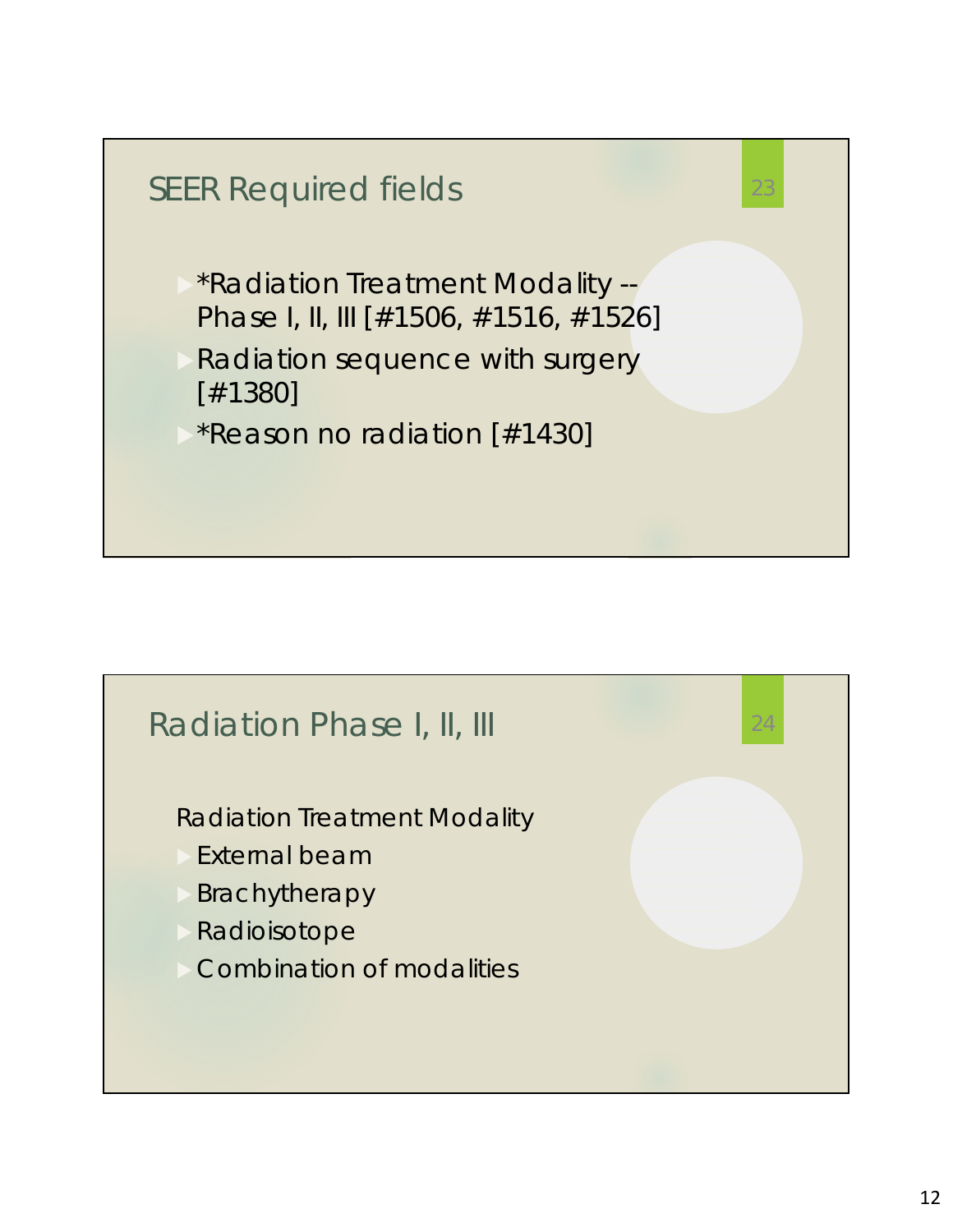|                                                                                                                                                                                                                     |          | 25                                                                                                                                                                                                                                                                                                                                                                                                                                               |
|---------------------------------------------------------------------------------------------------------------------------------------------------------------------------------------------------------------------|----------|--------------------------------------------------------------------------------------------------------------------------------------------------------------------------------------------------------------------------------------------------------------------------------------------------------------------------------------------------------------------------------------------------------------------------------------------------|
| $\times$<br><b>Bookmarks</b>                                                                                                                                                                                        |          | <b>Radiation Treatment Modality--Phase I, II, III</b>                                                                                                                                                                                                                                                                                                                                                                                            |
| 自己风<br>田・<br><b>Radiation Treatment</b><br>Modality--Phase I, II, III<br>Coding for Tumor<br>Embolization<br><b>Definitions</b><br><b>Coding Instructions</b>                                                       |          | <b>Item Length: 2</b><br>NAACCR Item #: 1506, 1516, 1526<br><b>NAACCR Name: Phase I Radiation Treatment Modality</b><br><b>Phase II Radiation Treatment Modality</b><br><b>Phase III Radiation Treatment Modality</b>                                                                                                                                                                                                                            |
| <b>Radiation Sequence With</b><br>Surgery<br><b>Q</b> Coding Instructions<br>Reason for No Radiation<br><b>Q</b> Coding Instructions<br>$\vee$ $\Box$ Date Systemic Therapy Started<br><b>Q</b> Coding Instructions |          | Radiation Treatment Modality--Phase I, II, and III are new for 2018. These data items identify the radiation<br>modality administered during the first, second, and third phase, respectively, of radiation treatment delivered<br>during the first course of treatment.<br>Radiation modality reflects whether a treatment was external beam, brachytherapy, a radioisotope as well as<br>their major subtypes, or a combination of modalities. |
| $\vee$ $\Box$ Date Systemic Therapy Started<br>Flag                                                                                                                                                                 | Code     | <b>Description</b>                                                                                                                                                                                                                                                                                                                                                                                                                               |
| <b>Q</b> Coding Instructions                                                                                                                                                                                        | 00       | <b>No Radiation Treatment</b>                                                                                                                                                                                                                                                                                                                                                                                                                    |
| $\vee$ $\Box$ Date Chemotherapy Started                                                                                                                                                                             | $\Omega$ | External beam, NOS                                                                                                                                                                                                                                                                                                                                                                                                                               |
| <b>Q</b> Coding Instructions                                                                                                                                                                                        | 02       | External beam, photons                                                                                                                                                                                                                                                                                                                                                                                                                           |
| $\vee$ $\Box$ Date Chemotherapy Started<br>Flag                                                                                                                                                                     | 03       | External beam, protons                                                                                                                                                                                                                                                                                                                                                                                                                           |
| <b>Q</b> Coding Instructions                                                                                                                                                                                        | 04       | External beam, electrons                                                                                                                                                                                                                                                                                                                                                                                                                         |
| $\vee$ $\Box$ Chemotherapy                                                                                                                                                                                          | 05       | External beam, neutrons                                                                                                                                                                                                                                                                                                                                                                                                                          |
| Important update effective<br>for diagnosis date January 1.                                                                                                                                                         | 06       | External beam, carbon ions                                                                                                                                                                                                                                                                                                                                                                                                                       |

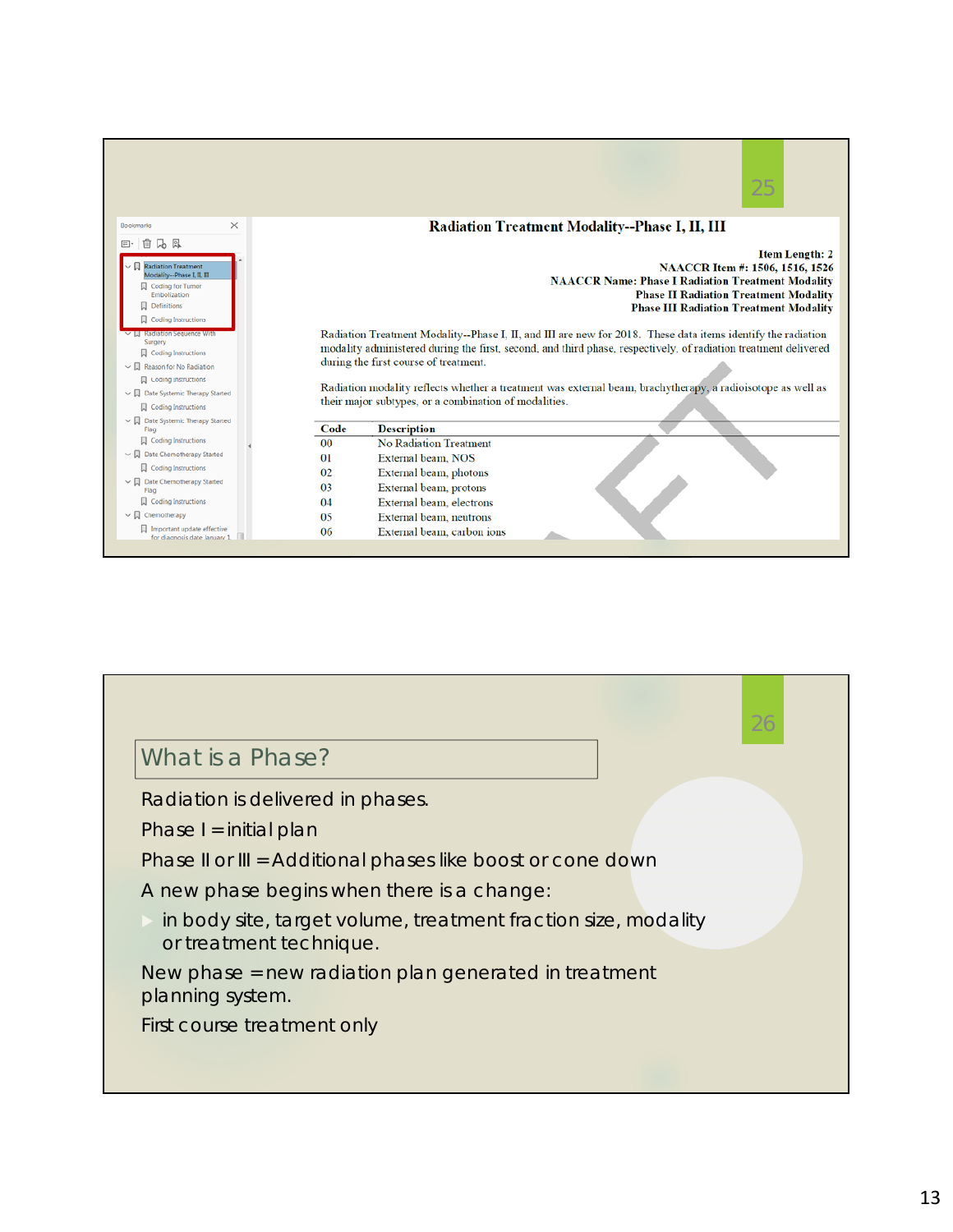#### Phase I

- Primary treatment volume during the first course of treatment
- Might include primary tumor or tumor bed
	- Or record other regional or distant site that was targeted
- Might include draining lymph nodes targeted during first phase
- Rad Onc Treatment Summary

# Radiation Treatment Modality Codes

- 00 = No Radiation Treatment
- 01 = External beam, NOS
- 02 = External beam, photons
- 03 = External beam, protons
- 04 = External beam, electrons
- 05 = External beam, neutrons
- 06 = External beam, carbon ions
- 07 = Brachytherapy, NOS
- 08 = Brachytherapy, intracavitary, LDR
- 09 = Brachytherapy, intracavitary, HDR
- 10 = Brachytherapy, Interstitial, LDR
- 11 = Brachytherapy, Interstitial, HDR

• 12 = Brachytherapy, electronic

27

- 13 = Radioisotopes, NOS
- 14 = Radioisotopes, Radium-232
- 15 = Radioisotopes, Strontium-89
- 16 = Radioisotopes, Strontium-90
- 99 = Treatment radiation modality unknown; Unknown if radiation treatment administered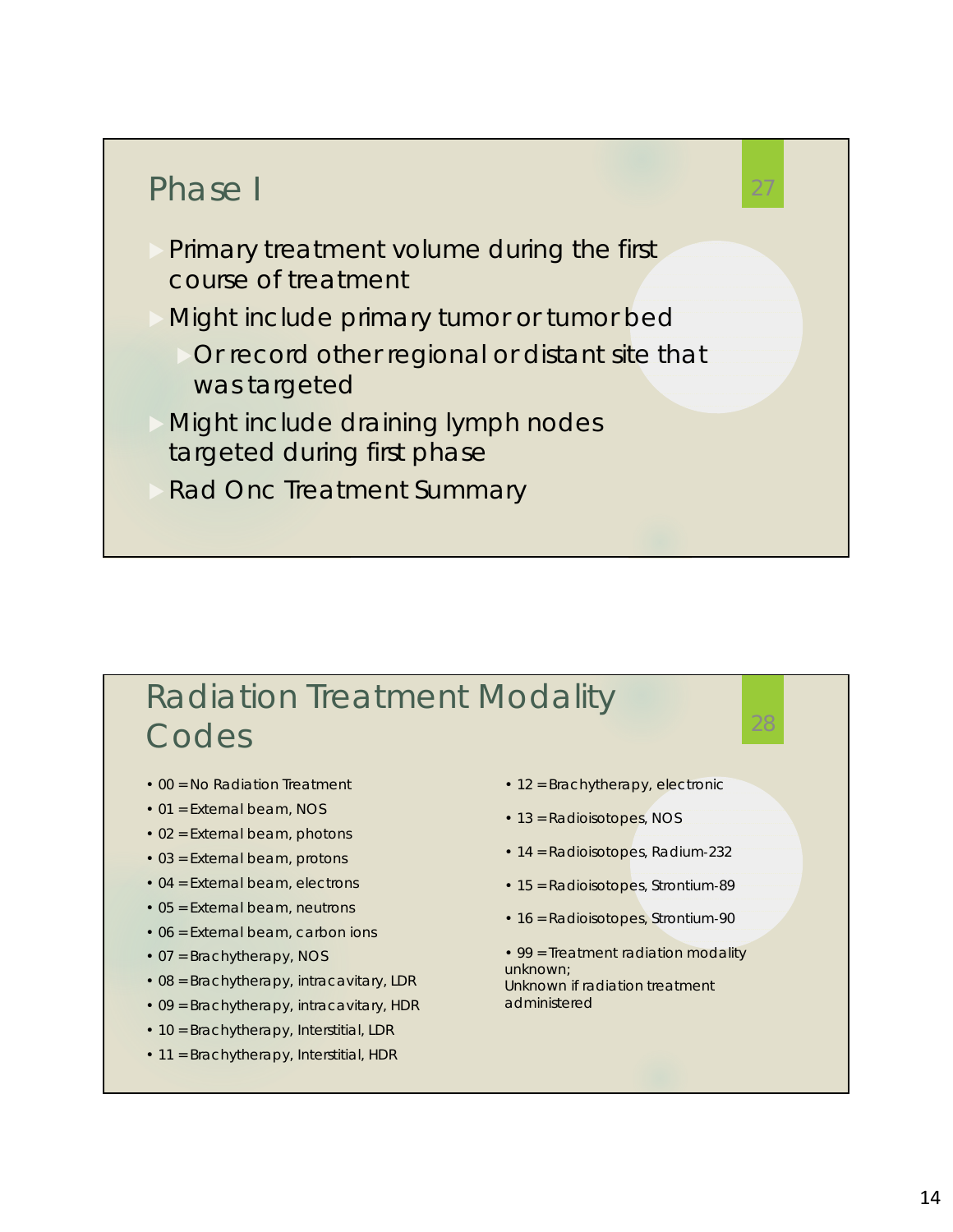

| Home                                             |              | Cancer Statistics - | SEER Data & Software ▼                            | Registrars $\sim$   | <b>News</b>        | <b>About</b>             |  |
|--------------------------------------------------|--------------|---------------------|---------------------------------------------------|---------------------|--------------------|--------------------------|--|
| A Home > Registrars > Tools & Services > SEER*Rx |              |                     |                                                   |                     |                    |                          |  |
|                                                  |              |                     | SEER*Rx Interactive Antineoplastic Drugs Database |                     |                    |                          |  |
|                                                  |              |                     |                                                   |                     |                    |                          |  |
| Search Database                                  |              |                     |                                                   |                     |                    | Downloads -              |  |
| Leucovorin                                       |              |                     |                                                   |                     | ×<br>Search        |                          |  |
|                                                  |              |                     |                                                   |                     |                    |                          |  |
| Drugs (3)                                        | Regimen (40) |                     |                                                   |                     | Show 25            | $\triangleright$ Entries |  |
| ▲ Relevance                                      |              | Name                | Category                                          | <b>Primary Site</b> | Code?              |                          |  |
| $\overline{\phantom{a}}$                         |              | Leucovorin          | <b>Ancillary Agent</b>                            |                     | <b>No</b>          |                          |  |
| -                                                |              | L-Leucovorin        | <b>Ancillary Agent</b>                            |                     | No                 |                          |  |
| <b>Contract Contract</b>                         |              | Onivyde             | Chemotherapy                                      | Pancreas            | <b>See Remarks</b> |                          |  |
|                                                  |              |                     |                                                   |                     |                    | $\mathbf{1}$             |  |
|                                                  |              |                     |                                                   |                     |                    |                          |  |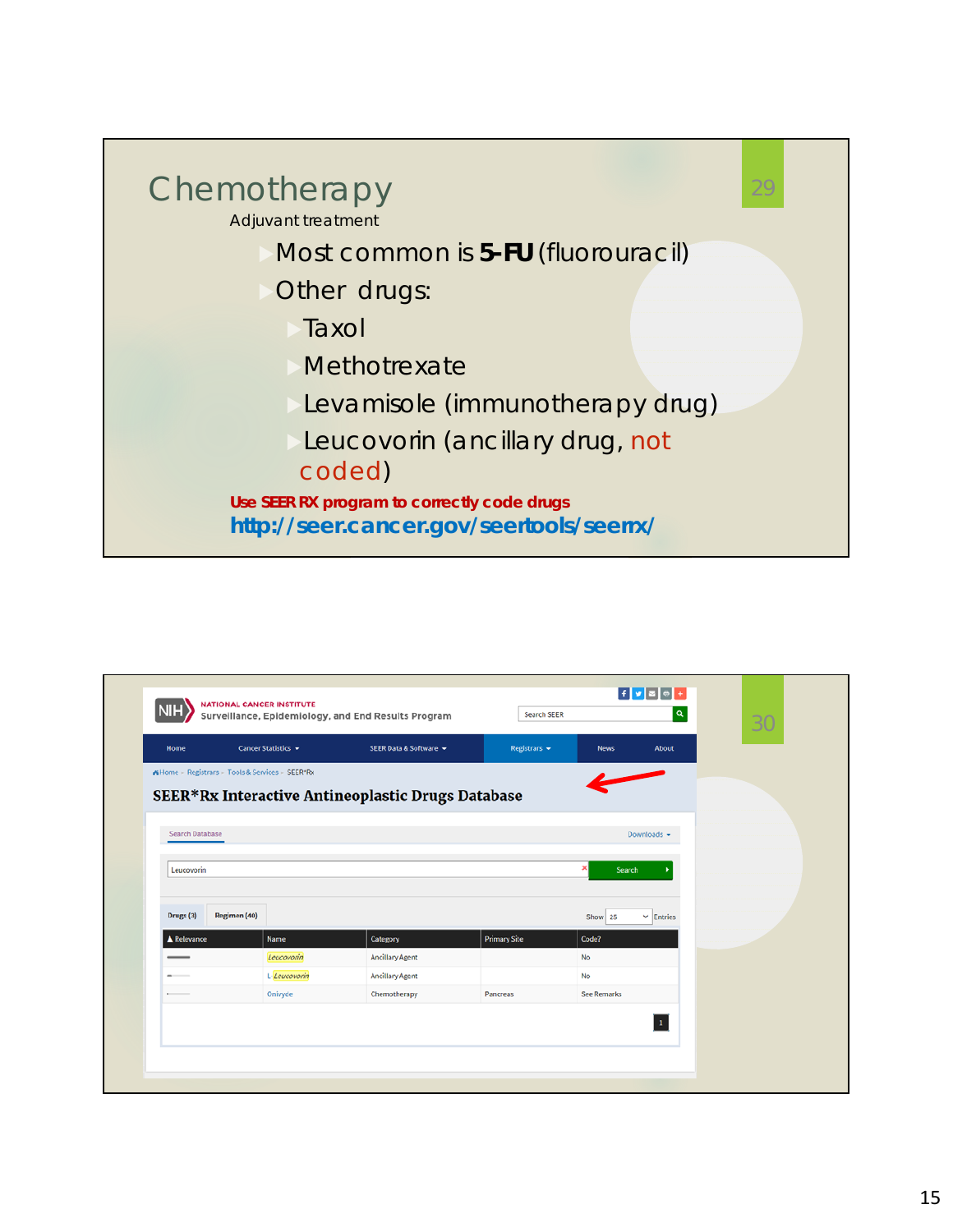| Code           | <b>Description</b>                                                                                                                                                                                                                       |  |
|----------------|------------------------------------------------------------------------------------------------------------------------------------------------------------------------------------------------------------------------------------------|--|
| 0 <sup>0</sup> | None, chemotherapy was not part of the planned first course of therapy; diagnosed at autopsy                                                                                                                                             |  |
| 01             | Chemotherapy administered as first course therapy, but the type and number of agents is not<br>documented in the patient record                                                                                                          |  |
| 02             | Single agent chemotherapy administered as first course therapy                                                                                                                                                                           |  |
| 03             | Multi-agent chemotherapy administered as first course therapy                                                                                                                                                                            |  |
| 82             | Chemotherapy was not recommended/administered because it was contraindicated due to patient<br>risk factors (comorbid conditions, advanced age, etc.)                                                                                    |  |
| 85             | Chemotherapy was not administered because the patient died prior to planned or recommended<br>therapy                                                                                                                                    |  |
| 86             | Chemotherapy was not administered. It was recommended by the patient's physician but was not<br>administered as part of the first course of therapy. No reason was stated in patient record.                                             |  |
| 87             | Chemotherapy was not administered. It was recommended by the patient's physician, but the<br>treatment was refused by the patient, a patient's family member, or the patient's guardian. The<br>refusal was noted in the patient record. |  |
| 88             | Chemotherapy was recommended, but it is unknown if it was administered                                                                                                                                                                   |  |
| 99             | It is unknown whether a chemotherapeutic agent(s) was recommended or administered because it<br>is not stated in the patient record                                                                                                      |  |

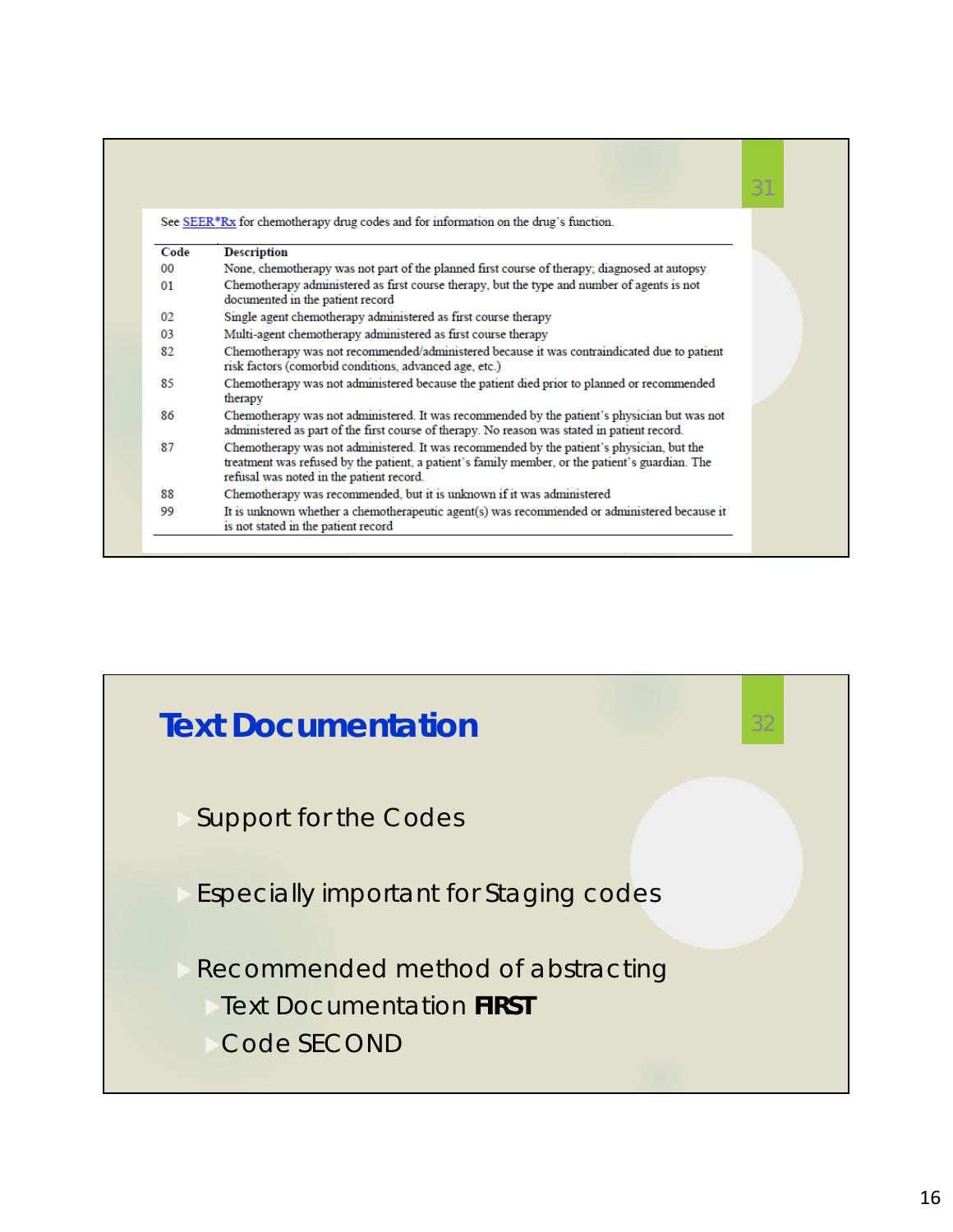

#### **PE**

#### **Physical Exam/History:**

- **1st Admission Date** for Cancer (OP or IP): AGE, RACE, SEX, Chief complaint; symptoms, reason for admit, (Impression or Admission Diagnosis).
- **Physical Exam**: any ABD masses palpable, enlarged nodes or enlarged liver, blood in stool, anemia, digital rectal exam.
- **History**: any relevant hx of other diseases or cancer in the past; family hx of colon cancer.
- Dates of subsequent re-admissions related to cancer.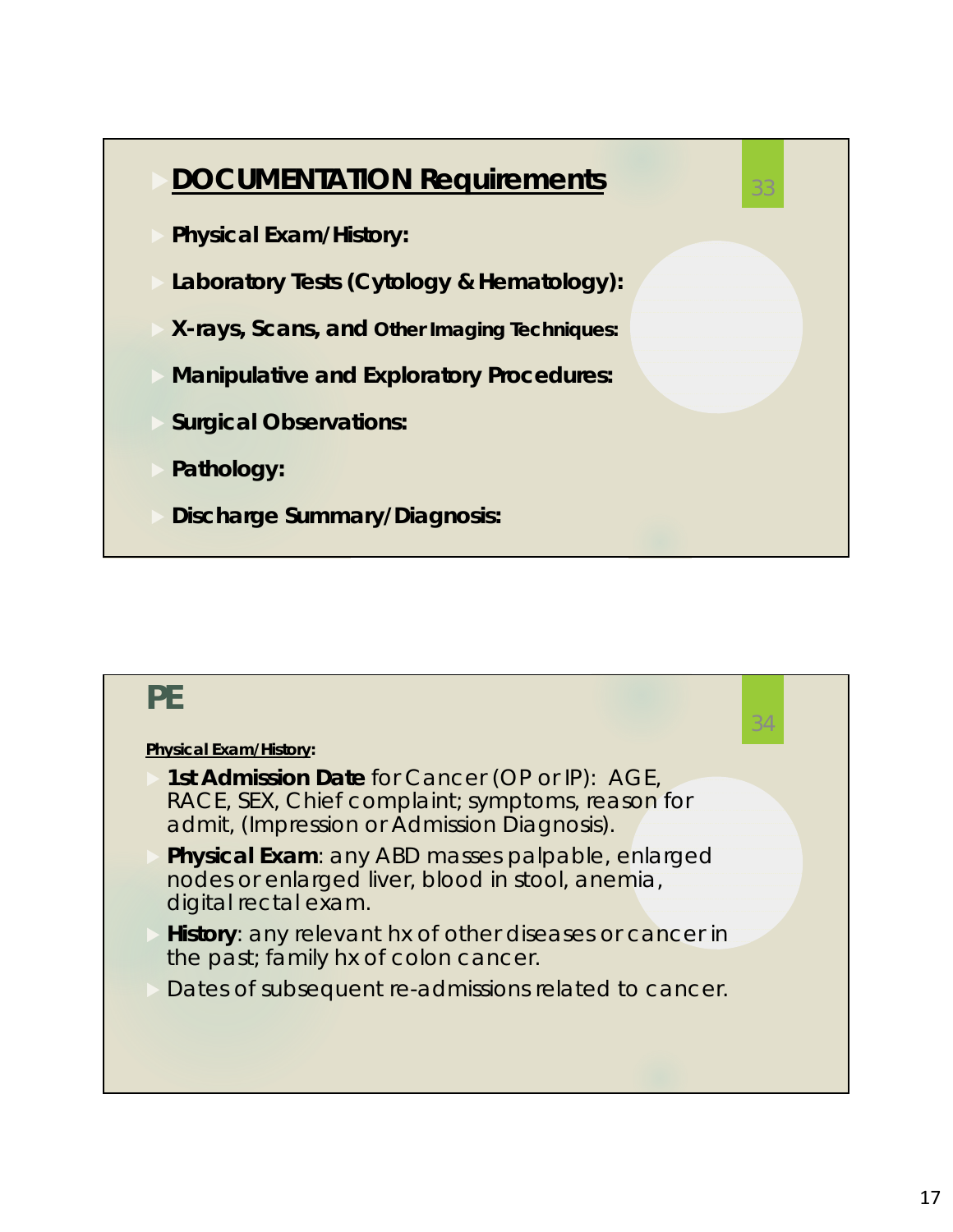

# **SCAN / XR**

#### **X-rays, Scans, and Other Imaging Techniques**

 Date: Tests for metastatic disease- CXR, Bone Scan, Liver/Spleen Scans, any workup PTA goes here

#### **CT of ABD/Pelvis-** PET Scan

 Date: Pertinent test results done prior to admission (PTA)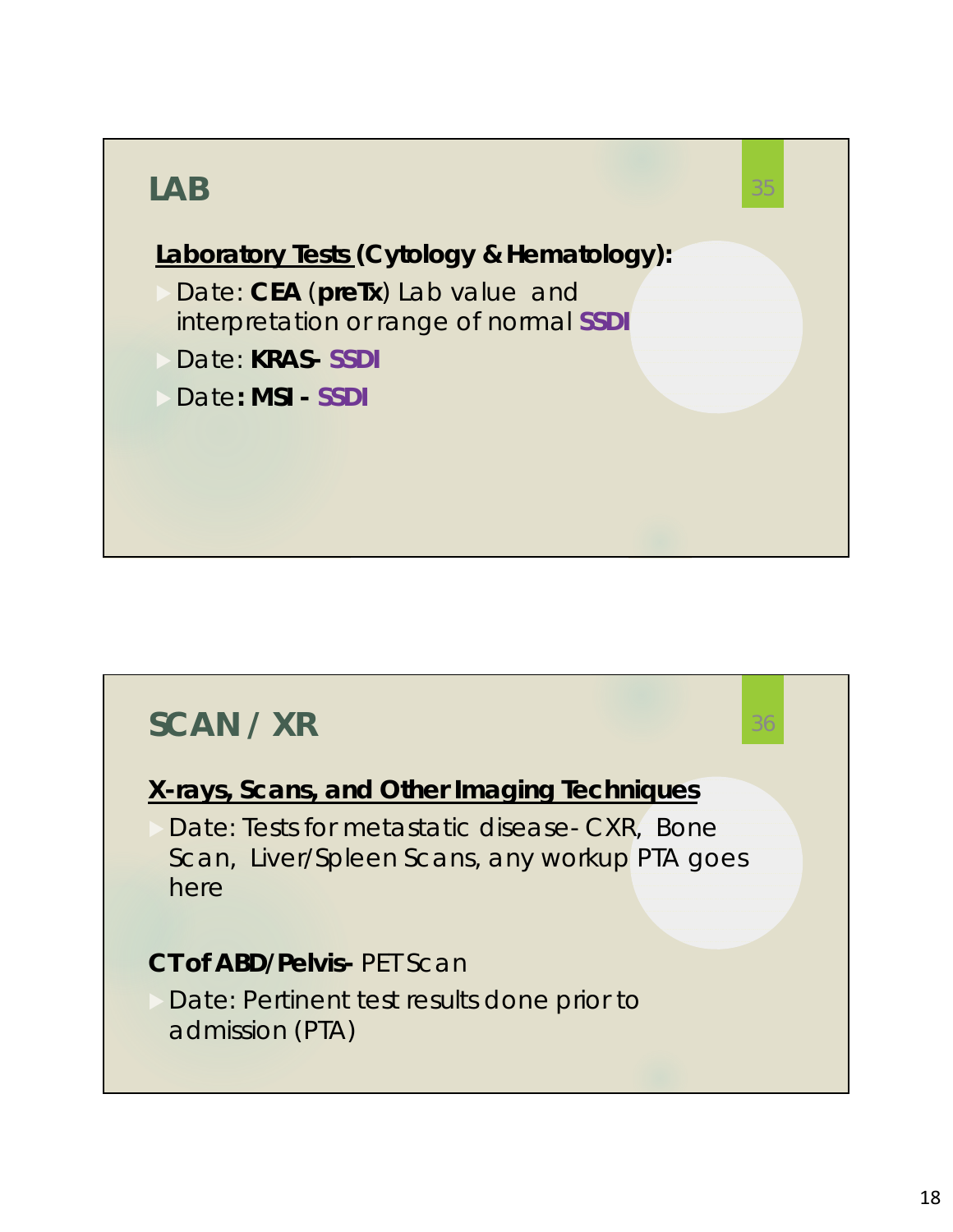

## **Surgery / OP**

**Surgical Observations:**

 Dates: **Name of Procedure** (Laser surgery, polypectomy, partial colectomy, hemicolectomy, or total colectomy): note location, size, and extension of tumor; involvement of lymph nodes, liver or other organs involvement. Note if liver normal. Other surgical findings.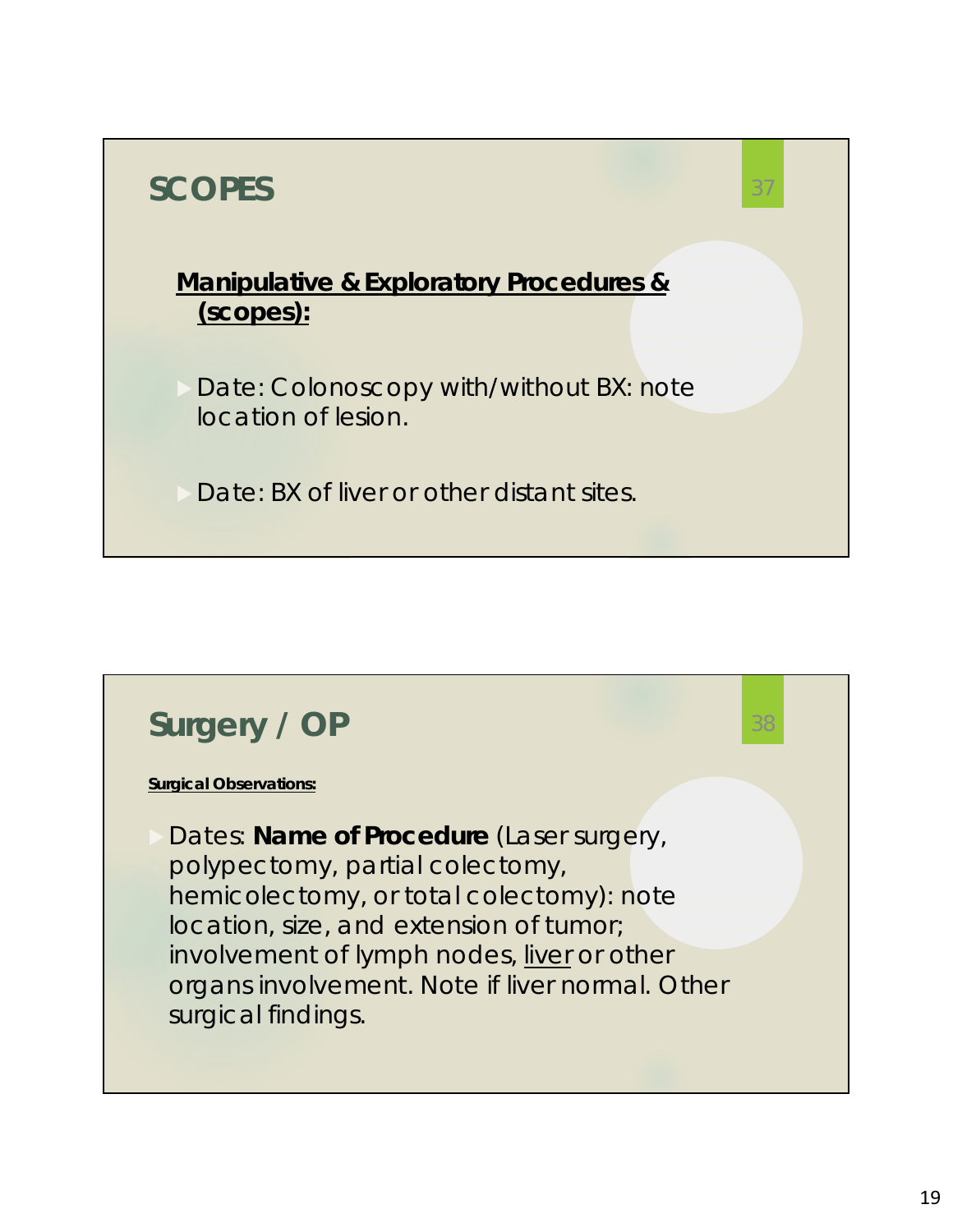# **PATH**

#### **FINAL Pathology:**

 Date: **Type of specimen** (i.e. Bx of colon, or BX of liver or other distant sites): DX- final diagnosis as stated (histology & differentiation), positive or negative involvement with cancer.

39

40

- CAP Protocol Summary gives details
- **Do not repeat information**

### **Remarks/DS**

#### **Discharge Summary/Diagnosis:**

 Date of discharge: Final DX and comments on discharge summary report, any other treatment started such as radiation or chemo. Future plans for treatment or follow up, **name of oncologist**, discharge or transferred to another hospital or nursing home or hospice. Date of last contact.